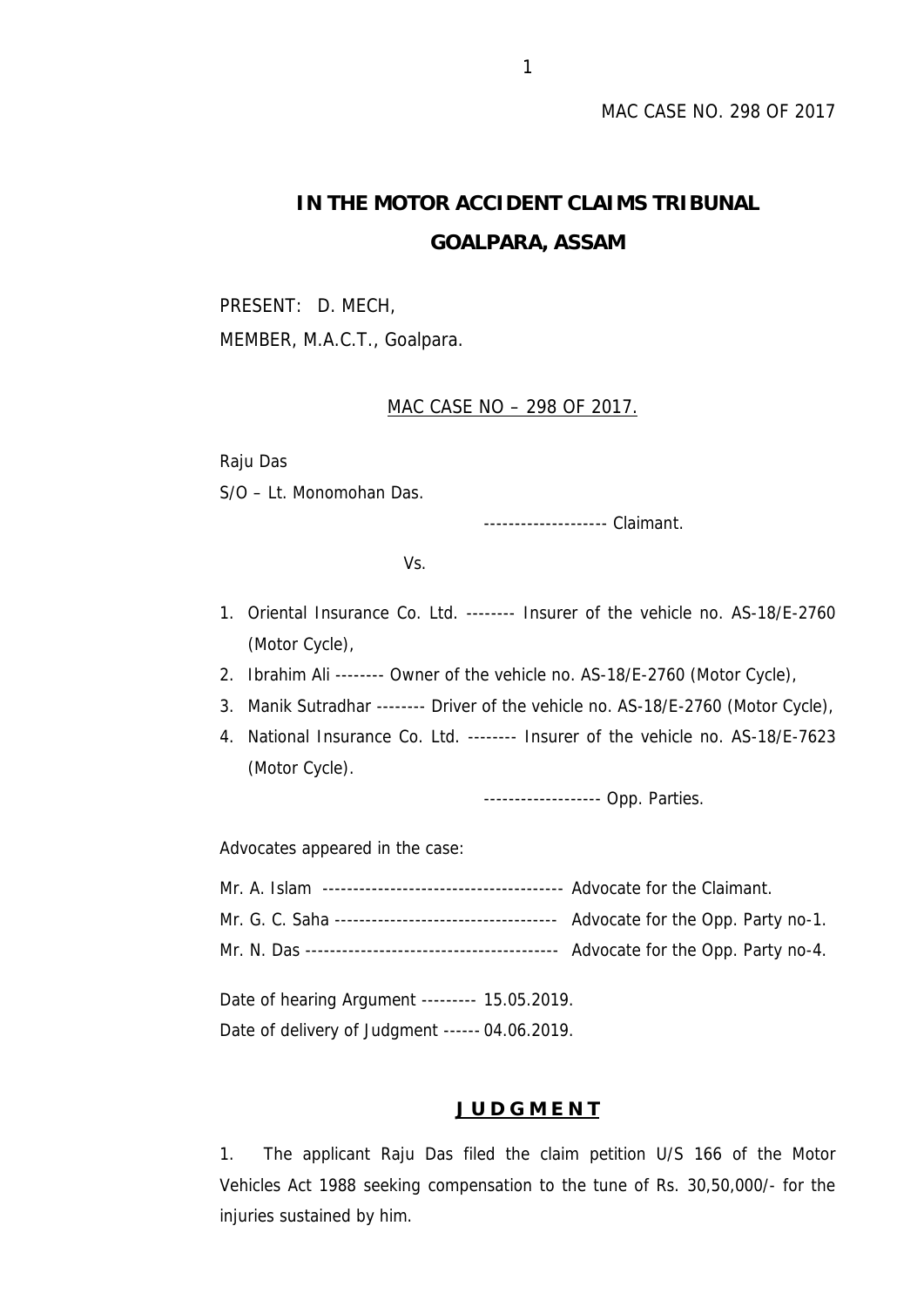2. The facts of the case are as follows:

3. On 28.09.2017 at about 8-30 P.M. the claimant Raju Das and his friend Mohadeb Saha were talking by the roadside at Molandubi near Balbala Bridge after stopping the claimants motor cycle no. AS-18/E-7623. At that time a motor cycle bearing registration no. AS-18/E-2760 which was driven by its driver in rash and negligent manner hit both of them as a result the claimant sustained grievous injuries. He sustained fracture of left leg and sustained injuries all over the body. The claimant's friend Mohadeb Saha had also sustained injuries on his person. Soon after the accident the claimant was taken to Civil Hospital, Goalpara and thereafter at G.M.C.H., Guwahati for treatment. Regarding the accident one Ajit Saha lodged an F.I.R. with the O/C of Agia P/S whereupon a case being no. Agia P/S case no. 167/17 (G.R. No. 1955/17) U/S 279/338/427 IPC is registered, investigated and on completion of investigation police submitted charge sheet against the driver of the offending vehicle (Opp. Party no-3).

4. All the Opp. parties in the case viz. Opp. Party no-1, the Opp. Party no-2, Opp. no-3 & Opp. Party no-4 appeared in the proceeding to contest the case, & submitted their written statements.

5. The Opp. Party no-1, Oriental Insurance Co. Ltd. in its W.S. besides denying all the averments made in the claim petition, stated inter-alia that due to careless of the claimant the alleged accident occurred. The opposite party no-1 stated that, it is the burden of the claimant to prove that the owner & driver had the valid driving license, & other vehicle related documents Insurance policy of the vehicle at the time of the accident seizure list, F.I.R., Police Report. The Opposite Party no-1 again stated that the compensation claimed by the claimants side is excessive, exaggerated and having no real basis. The Opp. Party no-1 also stated that as the claimant was driving the vehicle no. AS-18/E-7623 (Motor Cycle), so, there might be contributory negligence on the part of claimant side also.

6. The Opp. Party no-2 inter-alia stated that, he is the registered owner of the vehicle no. AS-18/E-2760 (Motor Cycle). His vehicle was insured with the Opp. Party no-1, Oriental Insurance Co. Ltd. which is coverable at the relevant point of accident having policy no-322390/31/2017/3879. The Opp. Party no-3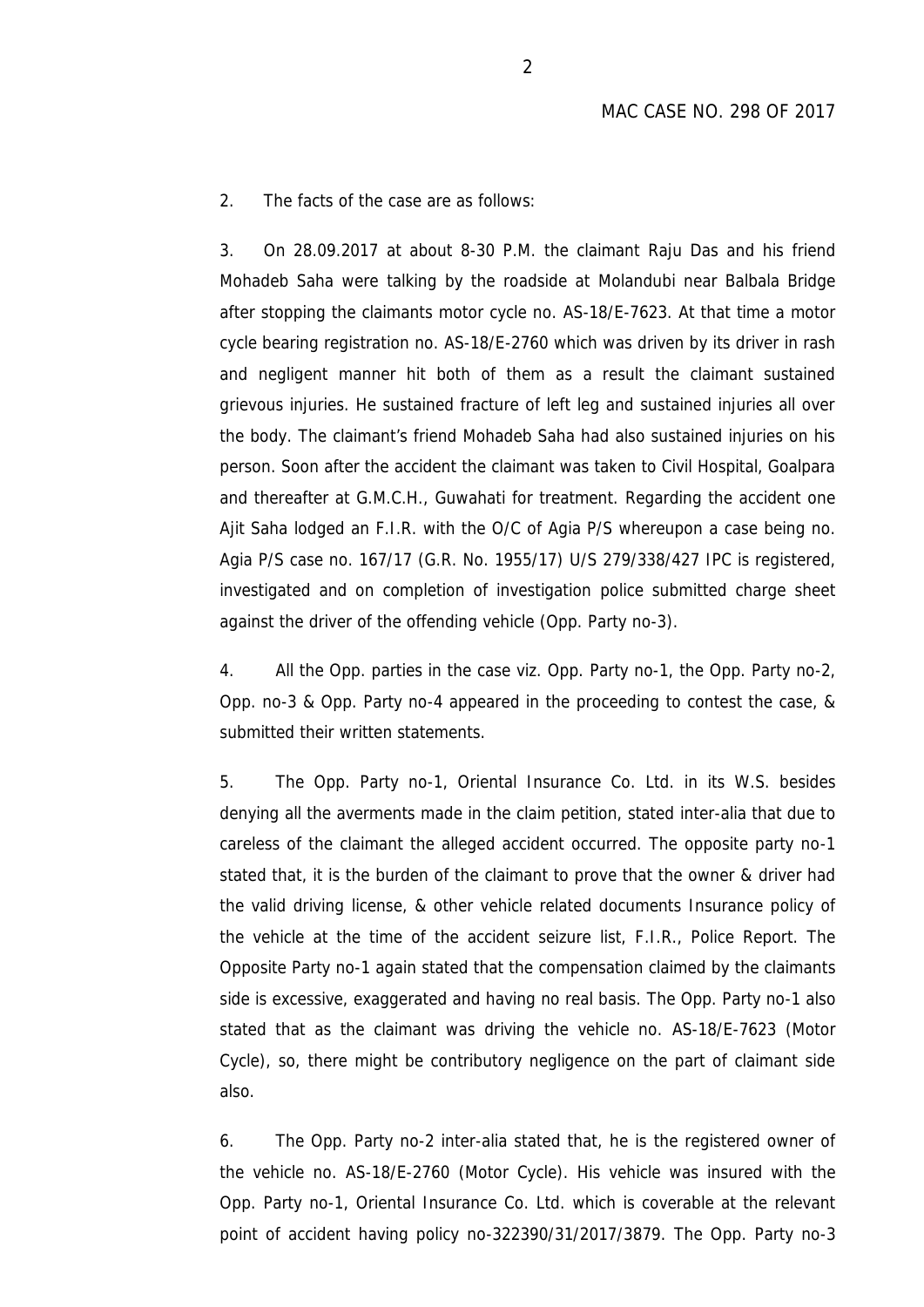had effective driving license no. 13424/Bng/Proff/F. Since the offending vehicle is insured with the Opp. Party no-1, he has no responsibility to pay any compensation to the claimant.

7. The Opp. Party no-3 inter-alia stated that the accident did not occur due to his rash and negligence driving. The vehicle is insured with Opp. Party no-1 and he had effective driving license no. 13424/Bng/Proff/F at the time of accident so, if any compensation amount is payable, the Opp. Party no-1 is liable to pay.

8. The Opp. Party no-4, National Insurance Co. Ltd. inter-alia stated that the claimant himself admitted that the accident occurred due to rash and negligent driving of the vehicle no. AS-18/E-2760 (Motor Cycle) insured with Opp. Party no-1. It is also stated that as the claimant is not the third party and the claim petition is filed U/S 166 of MV Act., hence the Opp. Party no-4 denies its liability.

9. Upon the pleadings of both sides, the following issues are found to be proved for the just decision of the cases:

- I. Whether the claimant Raju Das sustained injuries in the alleged motor vehicle accident on dated 28.09.2017 involving vehicle bearing registration number AS-18/E-2760 (Motor Cycle) and whether the said accident had taken place due to rash and negligent driving of the said vehicle?
- II. Whether the claimant side is entitled to compensation and if yes, to what extent and by whom amongst the Opp. Parties, the said compensation amount will be payable?

10. To prove the case, the claimant Raju Das examined himself as PW-1 & Dr. A. Ghosh as PW-2 to prove the injuries sustained by PW-1.

- 11. During examination of the PW-1 he exhibited the following documents:
	- i. Ext. no-1: Accident Information Report,
	- ii. Ext. no-2: Certified copy of F.I.R.,
	- iii. Ext. no-3: Certified copy of Charge sheet,
	- iv. Ext. nos-4(i) to 4(iii): Certified copy of seizure lists,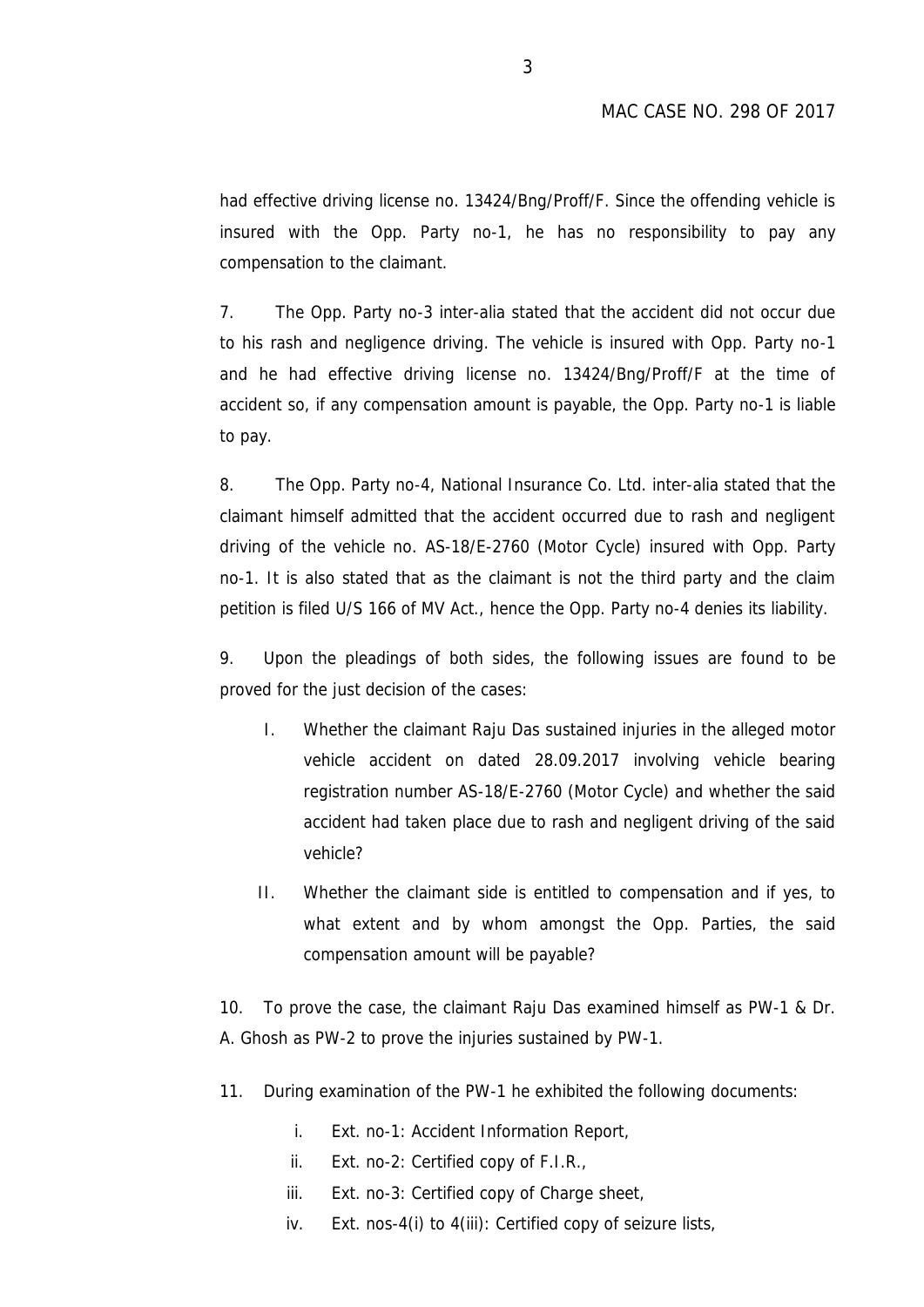- v. Ext. no-5: Certified copy of medico legal report,
- vi. Ext. no-6: Disability certificate,
- vii. Ext. no-7: Discharge certificate of Marwari Hospital, Guwahati,
- viii. Ext. no-8: Discharge certificate of Civil Hospital, Goalpara,
- ix. Ext. nos-9(i) & 9(ii): Advice slips,
- x. Ext. no-10(i) & 10(ii): Copy of voter id and D.L.,
- xi. Ext. nos-11(i) to 11(iii): X-Ray reports,
- xii. Ext. nos-12(i) to 12(vii): Medical reports,
- xiii. Ext. nos-13(i) to 13(iii): Medical requisition slip,
- xiv. Ext. nos-14(i) to 14(xxix): Cash memos,
- xv. Ext. nos-15(i) to  $15(x)$ : X-Ray plates.

12. The Opp. Party no-1 insurer side in order to disown their liabilities examined no witness.

13. Heard Argument from the learned advocate of both sides.

14. Scrutinized the materials on record and after consideration of the same the issues are decided as under:

## ISSUE NO–I

(I) The claimant averred in his claim petition and also stated in his evidence that on 28.09.2017 at about 8-30 P.M. he and his friend Mohadeb Saha were talking by the roadside at Molandubi near Balbala Bridge after stopping his motor cycle no. AS-18/E-7623. At that time a motor cycle bearing registration no. AS- 18/E-2760 which was driven by its driver in rash and negligent manner hit both of them as a result he sustained grievous injuries. He sustained fracture (Crush) of left leg and sustained injuries all over the body including on chest, head etc. His friend Mohadeb Saha had also sustained injuries on his person. He (PW-1) sustained type iii B compound fracture of both bones left leg and other injuries. Initially he was taken to Goalpara Civil Hospital thereafter at G.M.C.H., Guwahati and subsequently he underwent operation at Marwari Hospitals, Guwahati and Illizator Fixation Operation was done in his leg. He underwent treatment as indoor patient in Marwari Hospitals, Guwahati from 04.10.2017 to 08.10.2017. He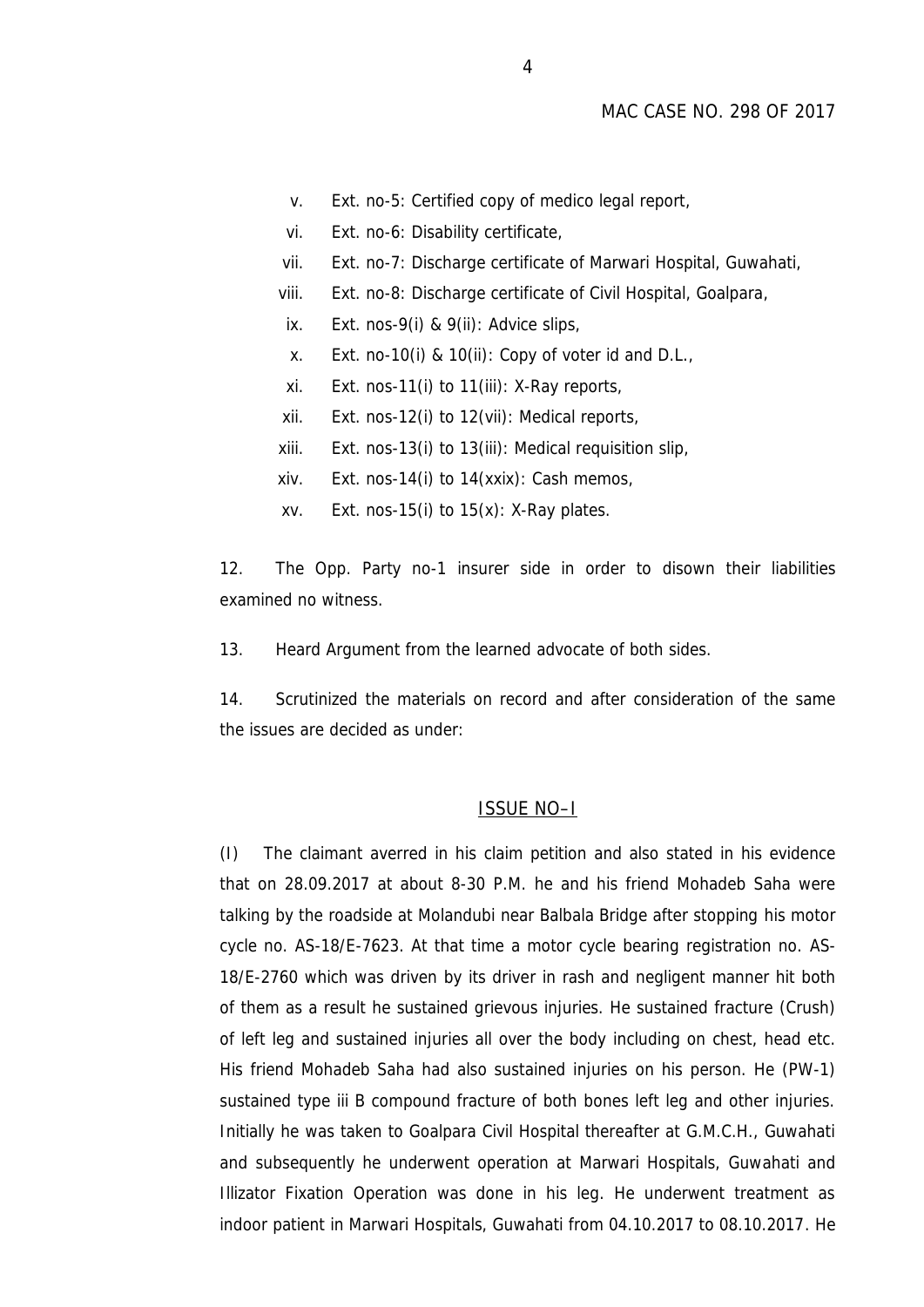appeared before the District Standing Medical Board, Goalpara on 22.01.2018 and the board after his physical examination and going through his medical documents issued 40% permanent disability certificate. He further stated that before the accident he used to do business of collecting betel nut and from which he used to earn Rs. 15,500/- per month. He also used to do cultivation but after the accident he became disabled and lost his earnings. He spend Rs. 1,75,000/ in his treatment as medical expenditure. Regarding the accident one Ajit Saha lodged an F.I.R. with the O/C of Agia P/S whereupon a case being no. Agia P/S case no. 167/17 (G.R. No. 1955/17) U/S 279/338/427 IPC is registered, investigated and on completion of investigation police submitted charge sheet against the driver of the offending vehicle (Opp. Party no-3).

(II) He in his evidence specifically stated that the accident causing injuries upon his person, had taken place due to rash and negligent driving of the vehicle bearing registration number AS-18/E-2760 (Motor Cycle). In support of his oral evidence, he has submitted before the Tribunal, the Accident Information Report, being marked as Ext. No-1, certified copy of being F.I.R. being marked as Ext. no-2, certified copy of charge sheet, being marked as Ext. No-3, certified copy of Seizure lists being marked as Ext. Nos-4(i) to 4(iii), certified copy of Injury report being marked as Ext. no-5 and other related medical documents.

(III) Perused the certified copy of charge sheet (Ext. No-3) of Agia P.S. case no. 167/2017 (G.R. No. 1955/17) Ext. No-3 is submitted by the police after completion of investigation of Agia P.S. case no. 167/17 in connection with a motor vehicular accident which is under consideration. From Ext. No-3, it is found that the police after completion of investigation, submitted charge sheet against the Opp. Party no-3, the driver of the offending vehicle i.e., motor cycle showing him as accused in the case and stating that the accident causing injuries upon the person of claimant had taken place due to rash and negligent driving of the vehicle bearing registration no. AS-18/E-2760 (Motor Cycle) by Opp. Party no-3, the driver of the offending vehicle. The submission of charge sheet against the driver of the offending vehicle can be considered as sufficient evidence of rash and negligent driving of that vehicle. In the absence of any evidence contrary there to, filing of the charge sheet, itself shows that the driver of the vehicle was driving the same in a rash and negligent manner. In a decision of Hon'ble Kerala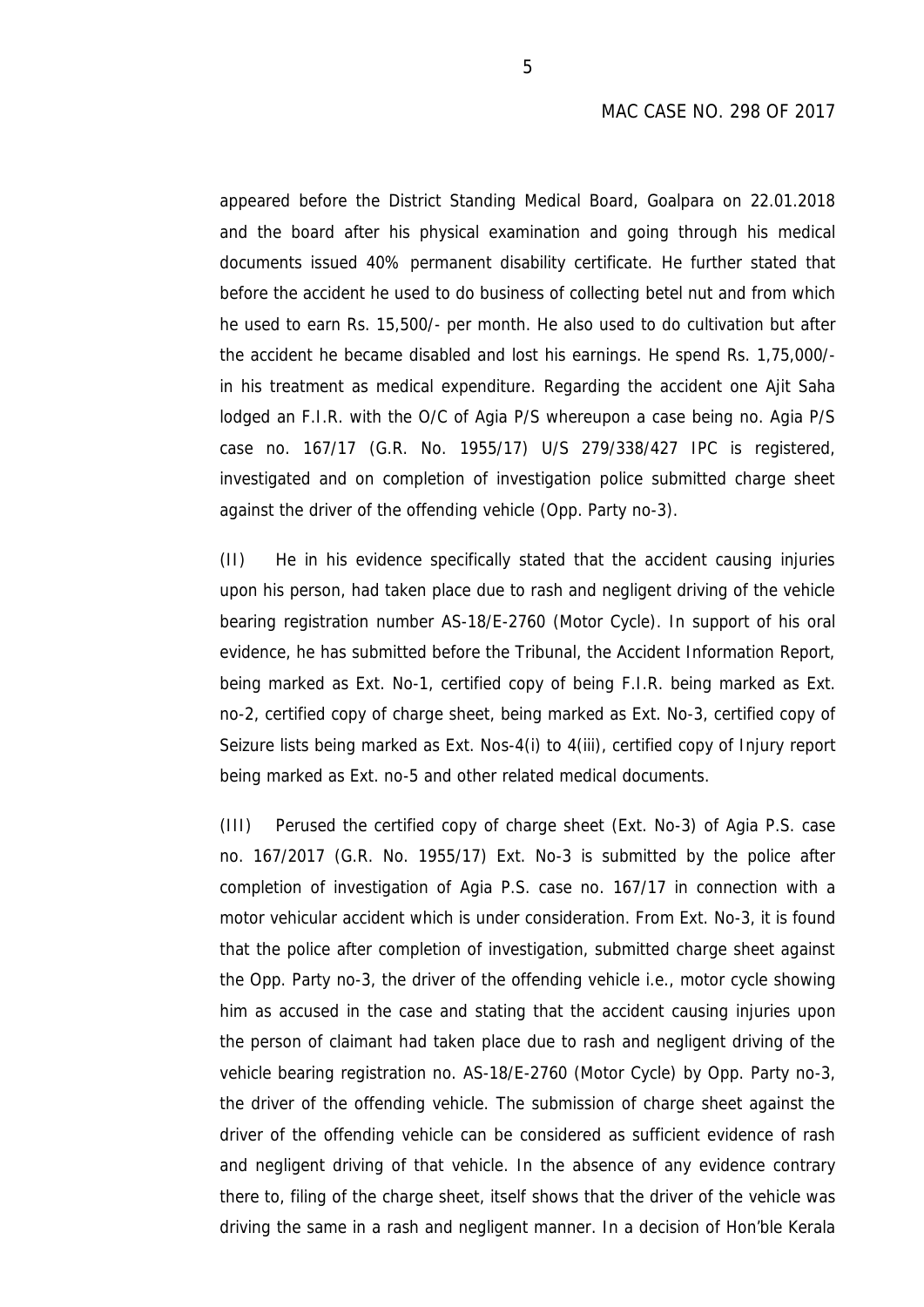High Court reported in 2012 (1) TAC 816, a Division Bench of the Hon'ble Court held that filing of a charge sheet can be reckoned as sufficient evidence of negligence in a claim u/s 166 of the M.V. Act and if anyone of the Parties do not accept such charge sheet, burden must be on such Party to adduce oral evidence. The Hon'ble High Court also observed that if the charge sheet does not satisfy judicial conscience, the issue of negligence must be decided on the other evidence.

(IV) The opposite parties did not adduce any rebuttal evidence regarding the occurrence of the accident. Even the Opp. Party no-3 the driver of the offending vehicle who had personal knowledge regarding the accident, did not appear before the Tribunal & adduced evidence to disprove that the accident was took place due to his rash & negligent driving. In view of the above evidence of the claimant side and in the absence of any evidence contrary thereto, there can be no escape from the conclusion that the accident causing injuries upon the person of the claimant, had taken place due to rash and negligent driving of the vehicle bearing registration no. AS-18/E-2760 (Motor Cycle). Hence, this issue is decided in favour of the claimant side.

#### ISSUE NO-II

(I) In view of the discussion and decision made in Issue no-I, I am of the opinion that the claimant side is entitled to compensation in the claim petition.

(II) Now, coming to the quantum of compensation which the claimant side is entitled to, is assessed as under:

(III) The claimant as PW-1 has stated that, after the accident he was initially admitted in Goalpara Civil Hospital (Ext. No-8, admitted on 29.09.2017 where the doctors referred him to G.M.C.H., Guwahati on the same day) thereafter at G.M.C.H., Guwahati (Ext. No-13) and subsequently he underwent operation at Marwari Hospitals, Guwahati and Illizator Fixation Operation was done in his leg (Ext. No-7). He underwent treatment as indoor patient in Marwari Hospitals, Guwahati from 04.10.2017 to 08.10.2017 (Ext. No-7, Ext. No-14(xxvii)). The claimant in his evidence stated that he sustained fracture (crush) of left leg, type iii B compound fracture of both bones left leg and other injuries all over the body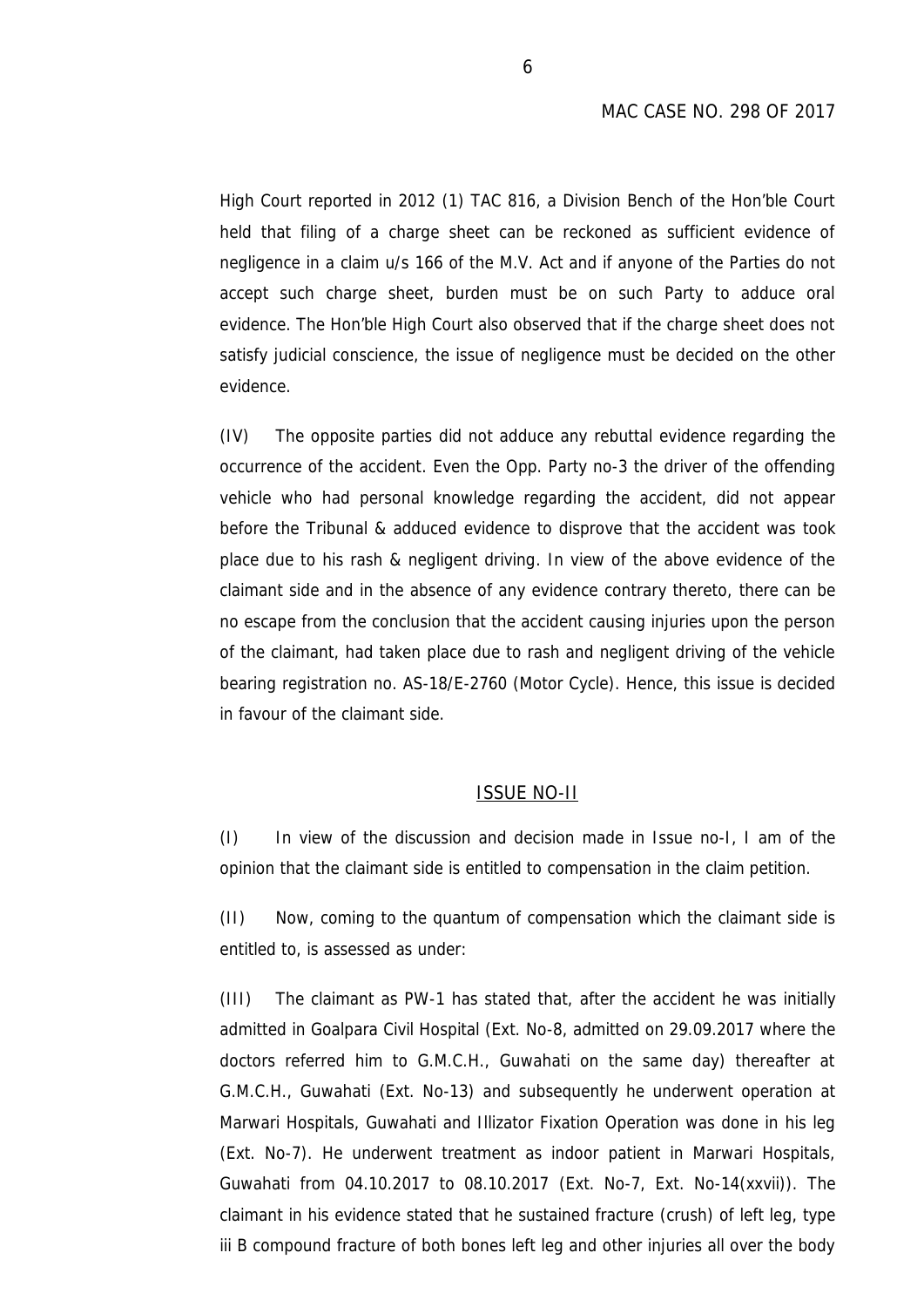including on chest, head etc. As per Ext. no-5 (injury report) the claimant suffered compound fracture left leg with active bleeding. As per Ext. No-7 (Discharge certificate of Marwari Hospital, Guwahati) the claimant suffered type III B compound fracture in BB leg (Lt.). Thus, from the evidence on record I do hold that, the claimant suffered fracture injury in his left leg. I have also examined the various medical documents relating to investigation of blood, E.C.G. etc. which are found to be normal in range. The disablement certificate being marked as Ext. no-6 has also disclosed about the fracture injuries suffered by the claimant. He in his evidence specifically stated that the accident causing injuries upon his person, had taken place due to rash and negligent driving of the offending vehicle. I have seen & examined X-Ray reports, ECG reports & the X- Ray Plates. I have also examined the various advice slip/prescription being marked as Ext. No-9(i) & Ext. No-9(ii) various cash memos being marked as Ext. No-14(i) to Ext. No-14(xxix).

(IV) He further in his claim petition stated that he had incurred Rs. 1,75,000/- (Rupees One lakh seventy five thousand) only towards his treatment as medical, incidental expenditure. The claimant appeared before the District Standing Medical Board on 22.01.2018 in order assesses the disability caused due to the alleged accident. The board after due consideration of the injuries sustained by him issued disability certificate (Ext. No-6) whereby declared that due to injuries sustained by him he suffered 40% permanent disbarment.

(V) From the disability certificate (Ext. No-7), it appears that, the injuries sustained by the claimant has been noted clearly i.e. PW-1 had sustained type III compound fracture BB (Lt.) leg.

(VI) PW-2, Dr. A. Ghosh has deposed before the Tribunal that on the date of examination of PW-1 he was present as a member of the board held on 22.01.2018. He attended the board meeting as a member. He deposed that, after his (PW-1) physical examination and based on medical reports, the board had come to the conclusion that PW-1 is permanently disabled amounting to 40%. He (PW-2) has proved the disability certificate (Ext. No-6). So I am of the view that the injuries sustained by the PW-1 certainly caused permanent disability to him diminishing his earning capability. Considering the type of injuries sustained by the claimant (PW-1), I am of the view that such injury has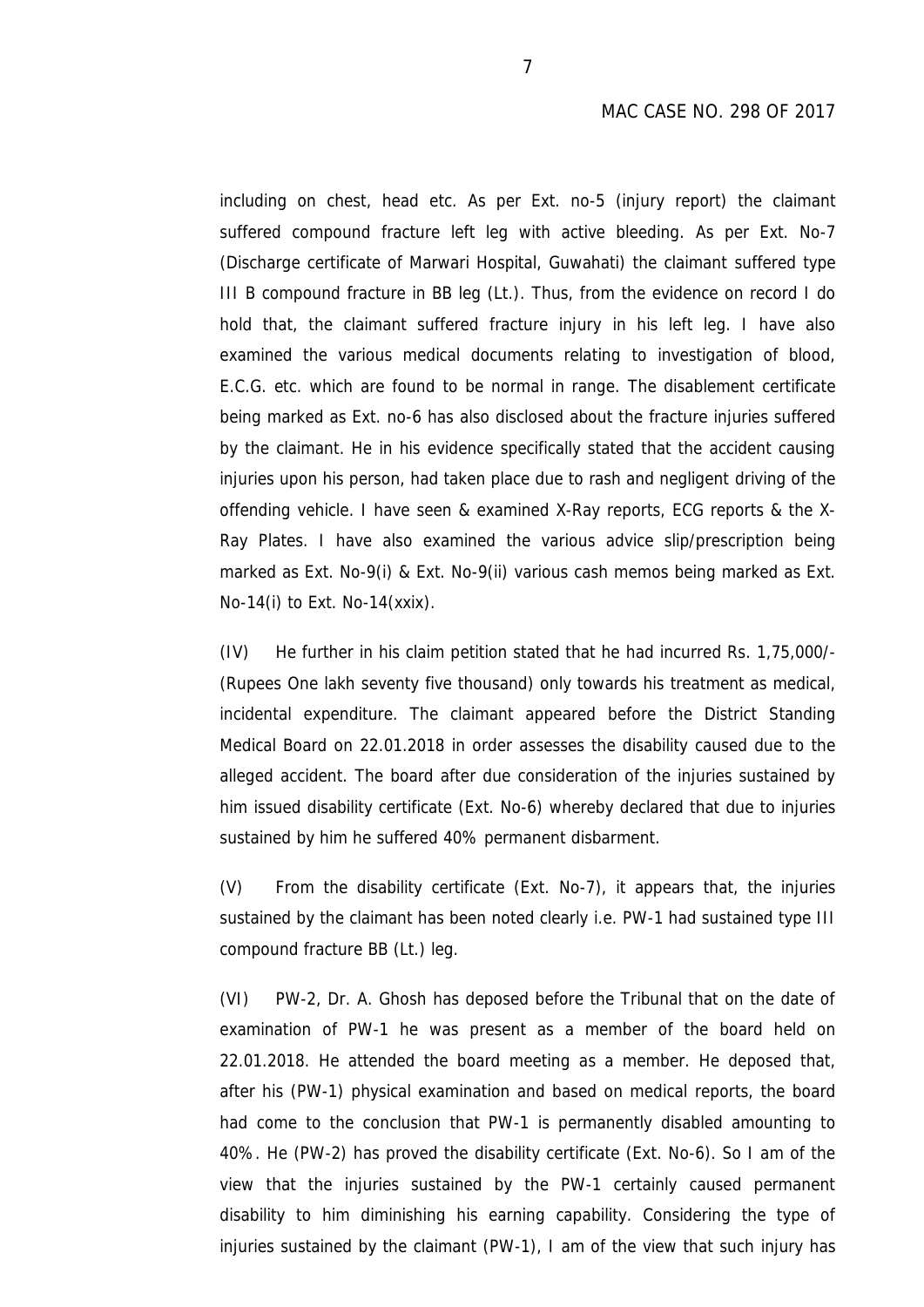caused permanent disability which may be calculated at 40% permanent disability.

(VII) In the case in hand the claimant has stated Rs. 15,500/- as his monthly income by doing betel nut business and cultivation. But after the accident he is not able to do any kind of business or hard work. It is found that the PW- 1/Claimant has not submitted any kind of clear evidence to prove his monthly income as stated. There is no evidence that, the claimant used to do betel nut business at the time of accident. In fact there is no evidence brought by the claimant to show his specific employment in any organization. Under this circumstance I do hold that, the monthly income of the PW-1 cannot be less than Rs. 3,500/- in present days. Considering the types of injuries sustained by the PW-1/Claimant, I am of the view that such injuries has caused permanent disability which may be calculated at 40% permanent disablement and for such disability it would definitely reduce the earning capability. Considering his injuries i.e. fracture in BB (Lt.) leg and considering his profession as betel nut seller, I am of the view that such disability will reduce his earning capacity to the extent of 30%. Hence, the claimant (PW-1) is entitled to 30% loss of earning due to the permanent disability along with the other damages.

(VIII) In **M.R. KRISHNA MURTHI Vs. THE NEW INDIA ASSURANCE CO. LTD. (CIVIL APPEAL NOS. 2476-2477 OF 2019)** the Hon'ble Supreme Court held that.

*"19.*

*(i) All injuries (or permanent disabilities arising from injuries), do not result in loss of earning capacity.*

*(ii) The percentage of permanent disability with reference to the whole body of a person, cannot be assumed to be the percentage of loss of earning capacity. To put it differently, the percentage of loss of earning capacity is not the same as the percentage of permanent disability (except in a few cases, where the Tribunal on the basis of evidence, concludes that the percentage of loss of earning capacity is the same as the percentage of permanent disability).*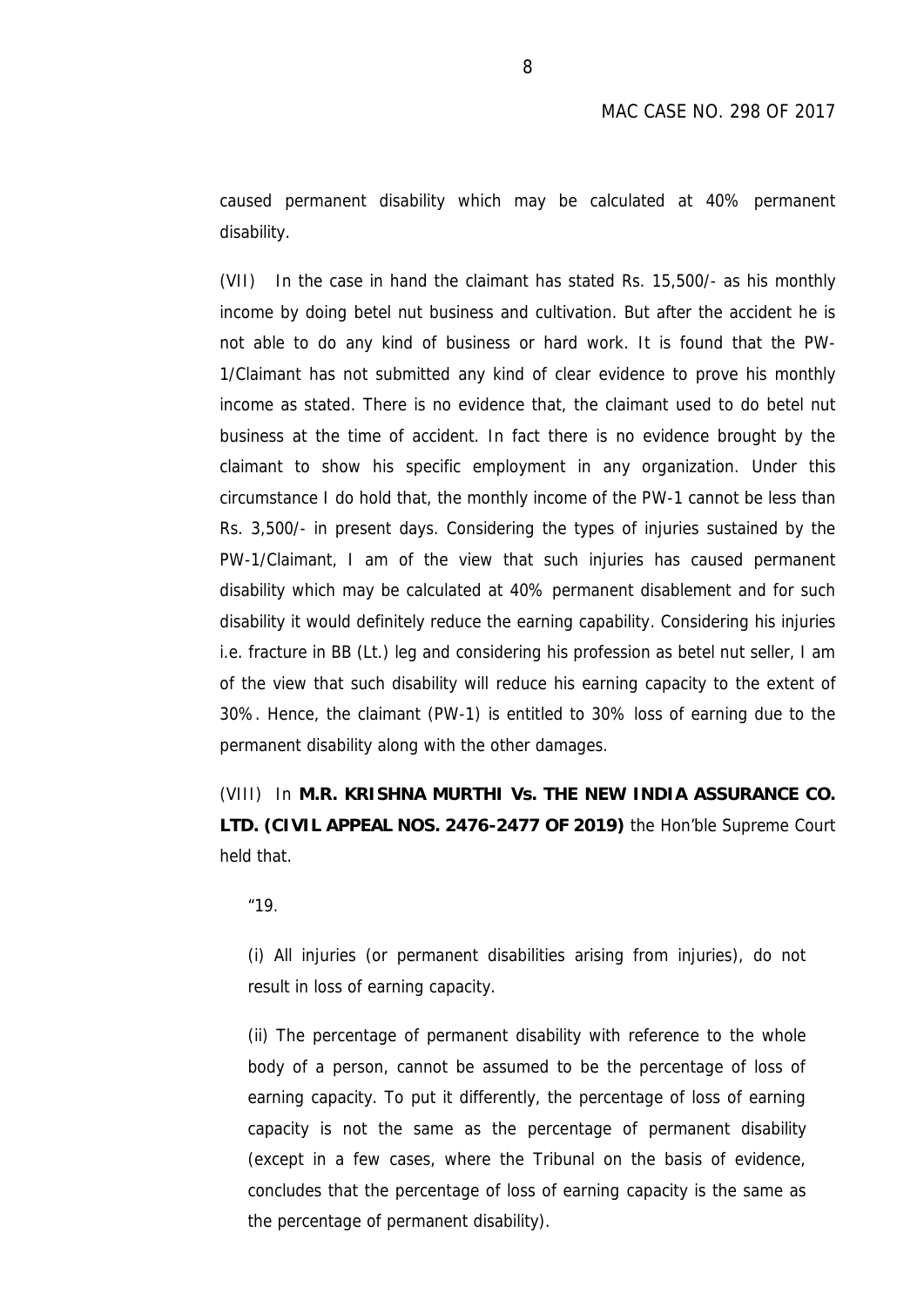*(iii) The doctor who treated an injured claimant or who examined him subsequently to assess the extent of his permanent disability can give evidence only in regard to the extent of permanent disability. The loss of earning capacity is something that will have to be assessed by the Tribunal with reference to the evidence in entirety.*

*(iv) The same permanent disability may result in different percentage of loss of earning capacity in different persons, depending upon the nature of profession, occupation or job, age, education and other factors."*

(IX) On a careful scrutiny of the medical documents mentioned hereinabove, it is found that the claimant had incurred a sum of Rs. 87,295/- in his treatment as medical expenditure (Ext. No-14(i) to Ext. No-14(xxix)). As the claimant has undergone treatment as an indoor patient in Marwari Hospital, Guwahati has incurred some expenditure towards conveyance, maintaining attendants, food etc. and therefore, the claimant is entitled to some amount of pecuniary damages as incidental expenditure. As the claimant has sustained serious injuries so, I am of the opinion that the claimant is entitled to some amount of non pecuniary damages on account of pain, shock and suffering under which he had to pass over.

(X) In the claim petition the age of the claimant has been mentioned as 23 years. In some medical documents the age of the claimant (PW-1) has been mentioned as 21 years at the time of accident, but no any age proof certificate is found on record to prove the age of the claimant, under this situation I assume that, the age of the claimant at the time of accident was 23 years. With the age of the claimant in the age group of 21 to 25 years, the proper multiplier would be 18 as per guidance of the Hon'ble Apex court in Sarla Verma case.

(XI) Thus, having considered the facts and circumstances of the case and the nature of injuries sustained by the claimant and the expenditure incurred thereof, just and reasonable compensation which the claimant is entitled to is assessed as under: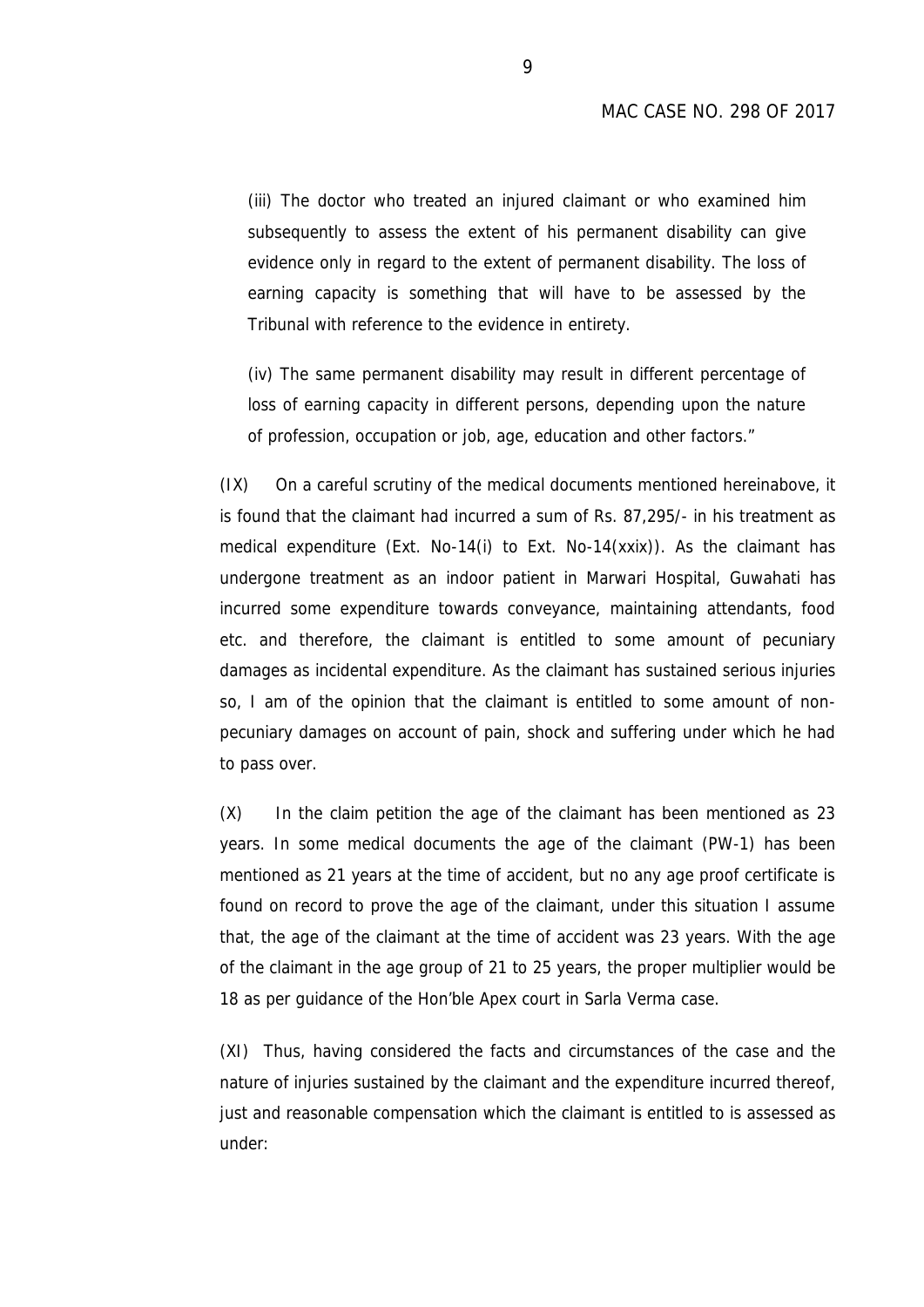MAC CASE NO. 298 OF 2017

| Medical expenditure -------------------------- Rs. 87,295.00                                                                  |  |
|-------------------------------------------------------------------------------------------------------------------------------|--|
| Loss of income: Rs. $(42,000/-x 30\% x 18) =$ Rs. 2,26,800.00<br>Incidental expenditure ----------------------- Rs. 15,000.00 |  |
| Pain, shock and suffering --------------------- Rs. 30,000.00                                                                 |  |
|                                                                                                                               |  |

Rs. 3,59,100.00 (Rupees Three lakh fifty nine thousand one hundred) only.

(XII) That the offending vehicle bearing registration no. AS-18/E-2760 (Motor Cycle), at the time of accident, was duly insured with Opp. Party no-1, Oriental Insurance Co. Ltd., was not in dispute. The Opp. Party nos-2 & 3 have no liability, as being the owner & driver of the offending vehicle bearing registration no. AS-18/E-2760 (Motor Cycle) was insured with the Opp. Party no-1, Oriental Insurance Co. Ltd.

(XIII) Form the aforesaid discussion I have decided that, the Opp. Party no-1, Oriental Insurance Co. Ltd. is liable to indemnify the claimant as the company is the insurer of the vehicle no. AS-18/E-2760 (Motor Cycle) and as because the Opp. Party no-2 has not committed any breach of terms and conditions of policy. The Opp. Party no-1 is to satisfy the award. From the materials on record I have not found any evidence that the accident occurred due to contributory negligence on the part of the claimant, hence, the Opp. Party no-4 has no liability.

(XIV) This issue is decided accordingly.

#### **A W A R D**

1. Rs. 3,59,100.00 (Rupees Three lakh fifty nine thousand one hundred) only with interest @ 6% p.a. from the date of evidence of claimant side on 13.07.2018 till payment. The Opp. Party No-1, Oriental Insurance Co. Ltd. is directed to pay the award to the claimant side within one month from the date of this order. The amount, if any, paid as no fault liability, shall be adjusted.

2. Free copy of the Judgment is given to the both sides forthwith.

3. The case is disposed on contest.